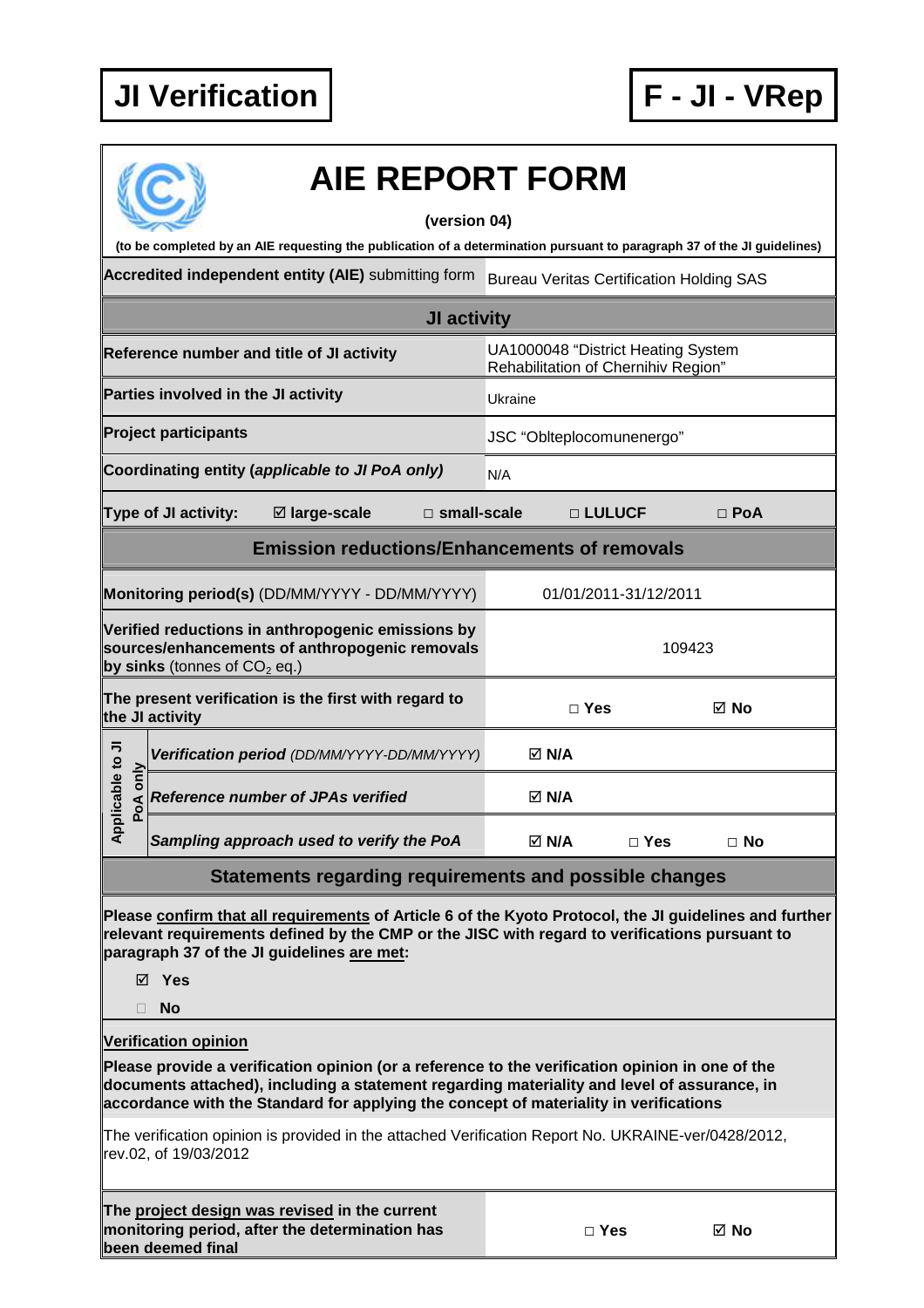| If yes, please list all revisions to the project design<br>and express a determination opinion (or provide a<br>reference to an attached document containing the<br>required information) |                                                                                                                                                                                                                                                                                                                                                                              |                                                                                                                                                       | $\boxtimes$ N/A |            |           |
|-------------------------------------------------------------------------------------------------------------------------------------------------------------------------------------------|------------------------------------------------------------------------------------------------------------------------------------------------------------------------------------------------------------------------------------------------------------------------------------------------------------------------------------------------------------------------------|-------------------------------------------------------------------------------------------------------------------------------------------------------|-----------------|------------|-----------|
| If project design was revised in the current<br>monitoring period, please confirm that conditions<br>defined in JI guidelines (paragraph 33) are still met                                |                                                                                                                                                                                                                                                                                                                                                                              |                                                                                                                                                       | <b>⊠ N/A</b>    | $\Box$ Yes | $\Box$ No |
|                                                                                                                                                                                           |                                                                                                                                                                                                                                                                                                                                                                              | If project design was revised in the current<br>monitoring period, please confirm that the changes<br>do not alter the original determination opinion | $\boxtimes$ N/A | $\Box$ Yes | $\Box$ No |
|                                                                                                                                                                                           |                                                                                                                                                                                                                                                                                                                                                                              | If project design was revised in the current<br>monitoring period, please confirm that:                                                               |                 |            |           |
|                                                                                                                                                                                           |                                                                                                                                                                                                                                                                                                                                                                              | (a) Physical location of the project has not changed                                                                                                  | <b>⊠ N/A</b>    | $\Box$ Yes | $\Box$ No |
|                                                                                                                                                                                           |                                                                                                                                                                                                                                                                                                                                                                              | $(b)$ If emission sources have changed, they are<br>reflected in an updated monitoring plan                                                           | $\boxtimes$ N/A | $\Box$ Yes | $\Box$ No |
|                                                                                                                                                                                           |                                                                                                                                                                                                                                                                                                                                                                              | (c) Baseline scenario has not changed                                                                                                                 | <b>⊠ N/A</b>    | $\Box$ Yes | $\Box$ No |
|                                                                                                                                                                                           |                                                                                                                                                                                                                                                                                                                                                                              | (d) Changes are consistent with JI specific approach<br>or CDM methodology upon which the<br>determination was prepared for the project               | ⊠ N/A           | $\Box$ Yes | $\Box$ No |
| The monitoring plan was revised in the current<br>monitoring period                                                                                                                       |                                                                                                                                                                                                                                                                                                                                                                              |                                                                                                                                                       | $\boxtimes$ Yes |            | $\Box$ No |
|                                                                                                                                                                                           |                                                                                                                                                                                                                                                                                                                                                                              | If yes, please specify for which technologies and measures<br>under each type of JPA the monitoring plan was revised<br>(applicable to JI PoA only)   |                 |            |           |
|                                                                                                                                                                                           | The current revisions to the monitoring plan<br>improve the accuracy and/or applicability of<br>information collected, compared to the original<br>$\Box$ N/A<br><b>⊠ Yes</b><br>$\sqcap$ No<br>monitoring plan without changing conformity with<br>the relevant rules and regulations for establishing<br>monitoring plans                                                  |                                                                                                                                                       |                 |            |           |
|                                                                                                                                                                                           |                                                                                                                                                                                                                                                                                                                                                                              | List of documents attached to the verification report form                                                                                            |                 |            |           |
|                                                                                                                                                                                           |                                                                                                                                                                                                                                                                                                                                                                              | Please attach relevant documents used in the verification process and mark below accordingly                                                          |                 |            |           |
| ☑                                                                                                                                                                                         |                                                                                                                                                                                                                                                                                                                                                                              | <b>Verification report</b>                                                                                                                            |                 |            |           |
| □                                                                                                                                                                                         |                                                                                                                                                                                                                                                                                                                                                                              | Written approvals by the Parties involved, if applicable                                                                                              |                 |            |           |
| ❏                                                                                                                                                                                         |                                                                                                                                                                                                                                                                                                                                                                              | Other relevant documents:                                                                                                                             |                 |            |           |
|                                                                                                                                                                                           | Document listing all revisions to the project design, if applicable<br>$\Box$<br>Determination that the revisions to the project design, if applicable, do not alter the original<br>$\Box$<br>determination opinion and that the conditions defined by paragraph 33 of the JI guidelines are<br>still met                                                                   |                                                                                                                                                       |                 |            |           |
|                                                                                                                                                                                           | Revised monitoring plan, if applicable (fifth periodic JI monitoring report version 02 dated 14<br>❏<br>March 2012)                                                                                                                                                                                                                                                          |                                                                                                                                                       |                 |            |           |
|                                                                                                                                                                                           | Determination that the revisions to the monitoring plan, if applicable, improve the accuracy<br>□<br>and/or applicability of information collected, compared to the original monitoring plan without<br>changing conformity with relevant rules and regulations for establishing monitoring plans<br>(verification Report No. UKRAINE-ver/0428/2012, revision 02 19/03/2012) |                                                                                                                                                       |                 |            |           |
|                                                                                                                                                                                           | Sampling plan, if applicable (JI PoA only)<br>□                                                                                                                                                                                                                                                                                                                              |                                                                                                                                                       |                 |            |           |
|                                                                                                                                                                                           | $\boxtimes$ Any other documents (please list):                                                                                                                                                                                                                                                                                                                               |                                                                                                                                                       |                 |            |           |
|                                                                                                                                                                                           | Excel spread sheet: "Annex_2-4_MR5_Chern_2011_v02 xls" that includes the following annexes:                                                                                                                                                                                                                                                                                  |                                                                                                                                                       |                 |            |           |
|                                                                                                                                                                                           | Annex 4. Monitoring equipment and calibration<br>۰                                                                                                                                                                                                                                                                                                                           |                                                                                                                                                       |                 |            |           |
|                                                                                                                                                                                           | Annex 3. GHG emission reduction at the Chernihiv Region Enterprises<br>-                                                                                                                                                                                                                                                                                                     |                                                                                                                                                       |                 |            |           |
|                                                                                                                                                                                           | Annex 2. GHG emissions reduction at JSC Oblteplocomunenergo"                                                                                                                                                                                                                                                                                                                 |                                                                                                                                                       |                 |            |           |